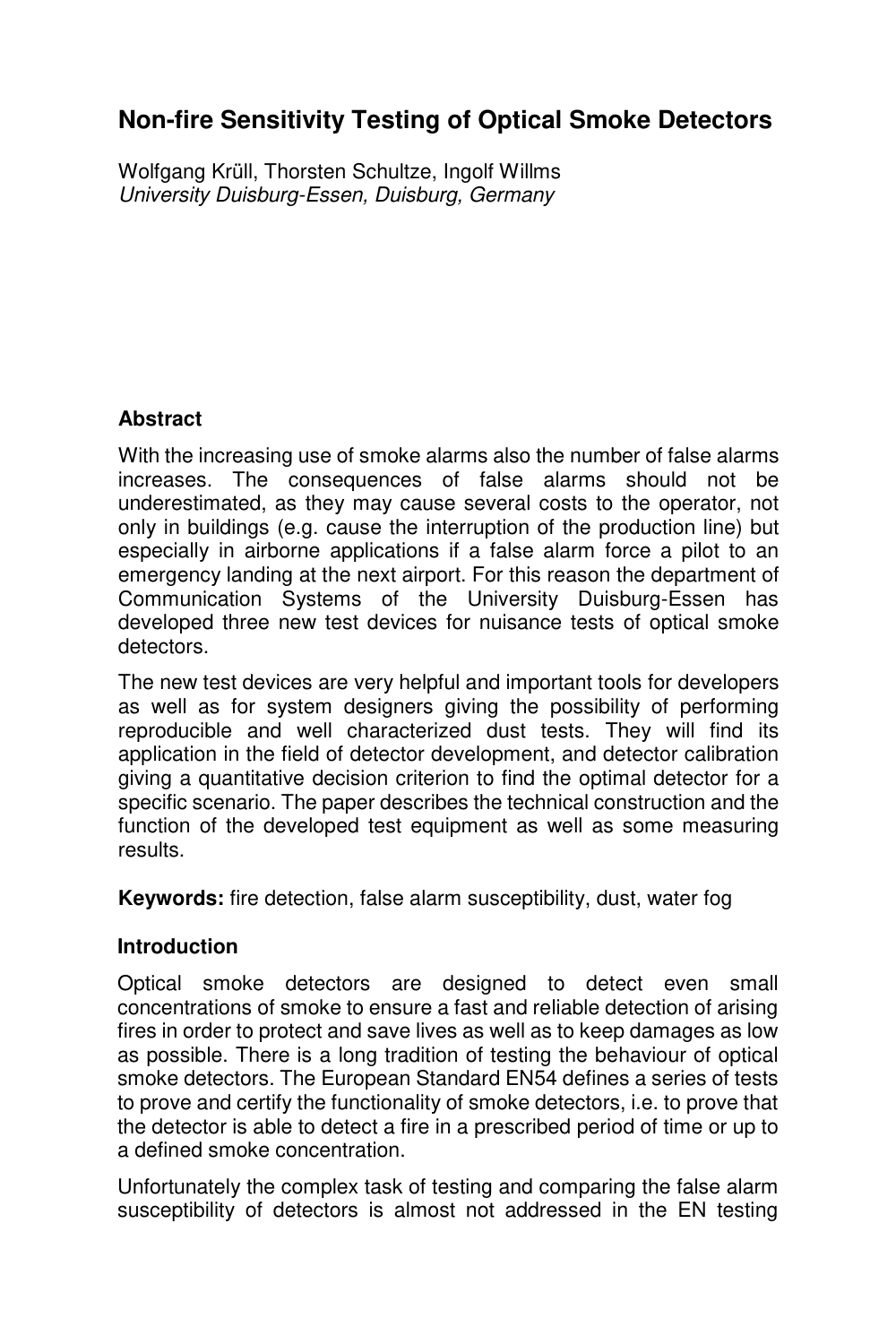procedures. A recent German study shows that about 10 % of false alarms are caused by dust and another 10 % are caused by water steam. With the aim of reproducible non-fire testing procedures for smoke detectors several dust, water fog and steam sources have been analysed during a big field campaign [1]. The focus of the field campaign was on the dust properties caused by construction works in the surrounding of an installed smoke detector. The typical size distributions of water droplets in common false alarm scenarios as e.g. showering were analysed finding parameters for new test methods.

As a result of the study two test devices were developed, allowing a qualitative statement on the sensitivity of the tested detector regarding nuisance aerosols like dust and water fog with reproducible results. This is a new approach for the test of smoke detectors regarding their susceptibility to false alarms due to both nuisance aerosols.

## **Test apparatus for dust tests**

The test apparatus (see Fig. 1) consists of a test duct, a powder disperser (Palas RBG 1000), and an obscuration meter (Lorenz AML) [2]. Manufactured from stainless steel, the test duct consists of two concentric rings and a cross-section of 150 mm  $\times$  150 mm. The mean path length is about 1.7 m. The flow velocity is 1 m/s.

Dust accumulating on the glass surface of the extinction measuring device is much lower when discharging the dust particles and grounding all duct components [3]. For this reason, the powder disperser is combined with a bipolar corona discharger (Palas CD 2000) to neutralize the charge of the generated dust and to reduce the dust accumulation at the channel walls.



Fig. 1. Duct type test apparatus for dust tests.

Relevant for the design of a test procedure is the choice of test dust. The analysis of the measured particle size distributions caused by construction works in the surrounding of an installed smoke detector (particle sizes in the range 14 µm to 97 µm) revealed that the DMT Dolomite 90 quartz-free test dust with its standardized grain size distribution is a good solution [4]. DMT 90 covers the whole dust range of "ISO ultrafine" test dust (A1) and "ISO fine" test dust (A2).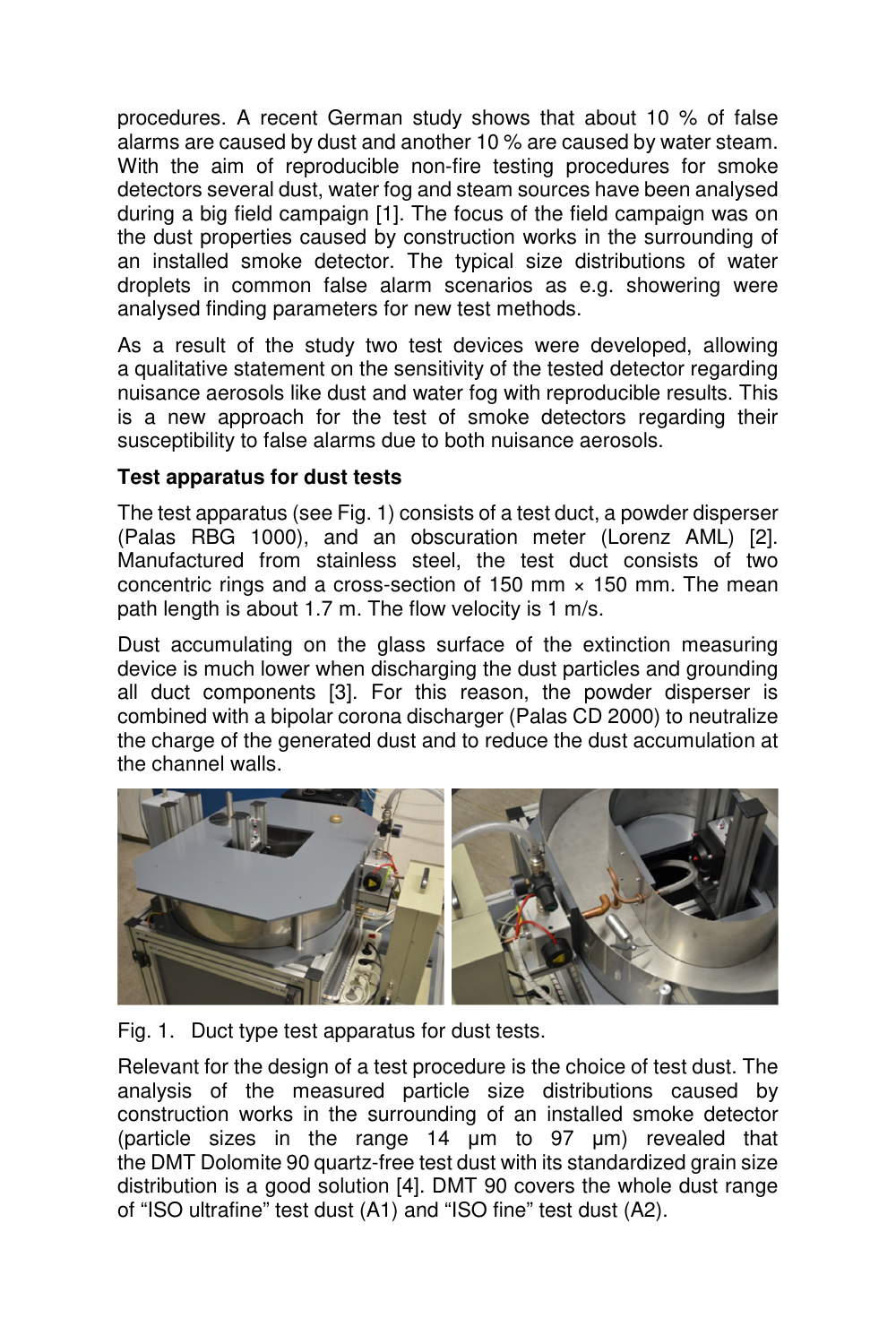In this context, comparison with the TF5 (EN54) soot accumulation properties is very interesting. The smoke concentration increases up to  $m \approx 2.1$  dB/m within 4 min. After exhausting the fire lab  $m \approx 0.34$  dB/m was measured, according to  $\approx 16.4$  % from the maximum value. A dust test with the fast increasing dust concentration increases up to 2 dB/m within the same time. After exhausting the dust particles, values in a range from 0.11 dB/m to 0.31 dB/m (according to 5.4 % to 14.8 %) were measured. Dust accumulation on the glass surface of the extinction measuring device is less than soot accumulation after a TF5 and for that reason absolutely acceptable.

Controlled and reproducible dust dispersion is performed by the powder disperser combined with the discharger controlled by LabView. On the basis of the guidelines for measurements performed in the EN54 smoke tunnel (paraffin oil tests) for response value measurements the rate of increase of dust aerosol density was set in the range  $0.015 \le \Delta m / \Delta t \le 0.1$  (dB m<sup>-1</sup> min<sup>-1</sup>). To simulate a slowly increasing aerosol concentration typically the linear increase of the dust concentration is about  $0.06$  dB  $m<sup>-1</sup>$  min<sup>-1</sup>. On the other hand, construction works close to an optical smoke detector may cause a fast increasing dust exposure. For this reason a linear increase of about  $0.5$  dB m<sup>-1</sup> min<sup>-1</sup> was chosen as a second test.

In a big field study the response behaviour of 40 optical smoke detectors was analyzed. The detectors were acquired on the market including cheap smoke alarms as well as more expensive line type detectors. Table 1 shows some examples of the evaluation and comparison of the measured RTV (Response Threshold Value) at an alarm measured in the dust test apparatus (slow and fast increasing dust concentration) in comparison with measurements in the EN54 smoke tunnel. In addition to the RTV the deviation from the mean value is specified.

|            |              | Measured extinction value<br>m [dB/m] at an alarm |                   |                  | Deviation from<br>the mean value |          |  |
|------------|--------------|---------------------------------------------------|-------------------|------------------|----------------------------------|----------|--|
|            |              | $m_{\min}$                                        | $m_{\text{mean}}$ | $m_{\text{max}}$ | $-dB/m$                          | $+$ dB/m |  |
| Detector 1 | slow ramp    | 0,101                                             | 0,109             | 0,127            | $-0.008$                         | 0,018    |  |
|            | fast ramp    | 0,203                                             | 0.224             | 0,243            | $-0.021$                         | 0,019    |  |
|            | paraffin oil | 0,148                                             | 0.153             | 0,157            | $-0.005$                         | 0,004    |  |
| Detector 2 | slow ramp    | 0,120                                             | 0,126             | 0,133            | $-0.006$                         | 0,007    |  |
|            | fast ramp    | 0,208                                             | 0.252             | 0,356            | $-0.044$                         | 0.104    |  |
|            | paraffin oil | 0.165                                             | 0,179             | 0.188            | $-0.014$                         | 0,009    |  |
| Detector 3 | slow ramp    | 0.114                                             | 0,121             | 0,143            | $-0.007$                         | 0,022    |  |
|            | fast ramp    | 0,224                                             | 0.271             | 0,313            | $-0.047$                         | 0,042    |  |
|            | paraffin oil | 0.161                                             | 0.169             | 0.179            | $-0.008$                         | 0,010    |  |

Table 1. Extinction m [dB/m] at an alarm depending on the detector.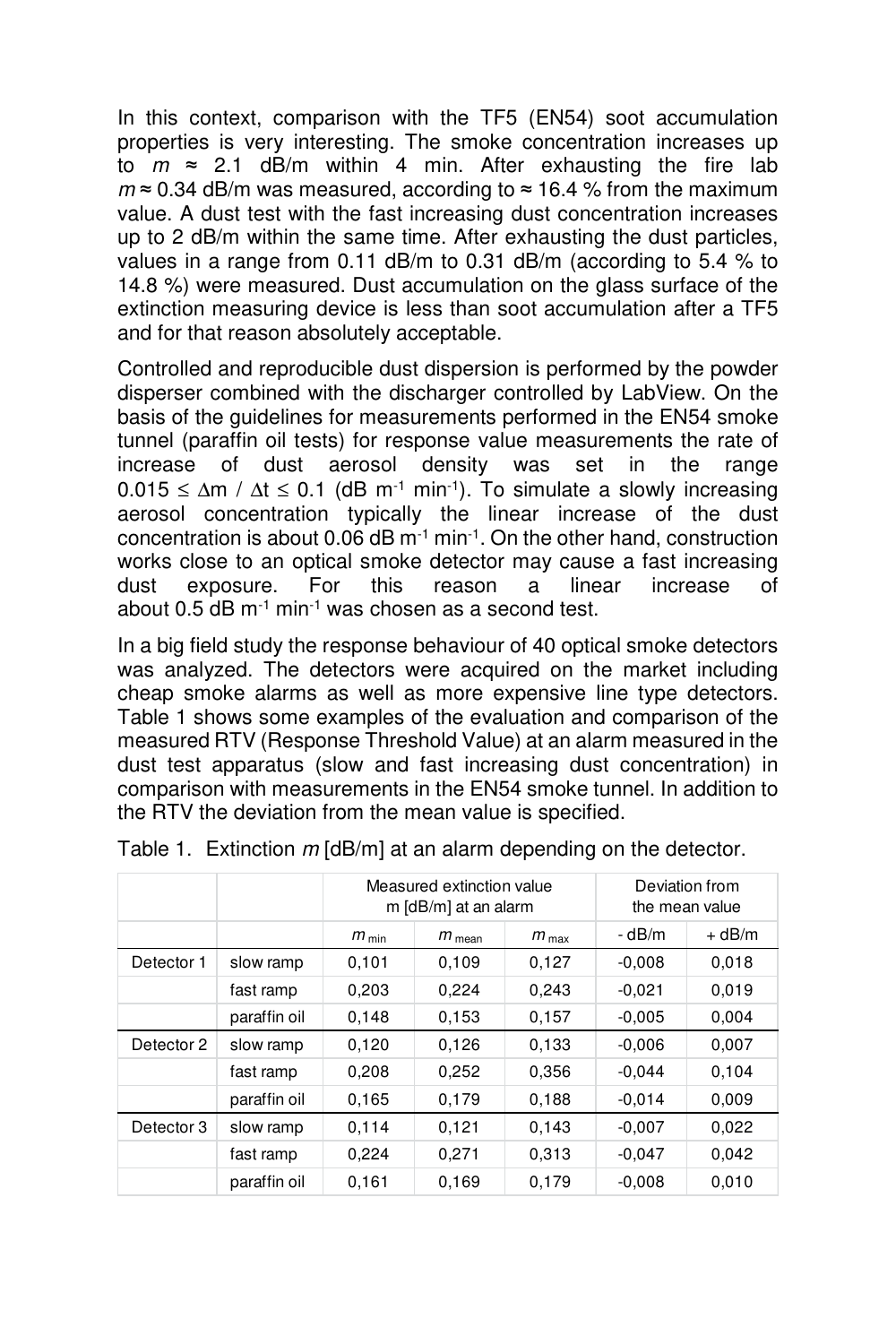The evaluation criteria for the test results of measurements with dust include a comparison with the test results of measurements performed in an EN54 smoke tunnel. The expected RTV fluctuations are caused by the detector chamber as well as by the test apparatus. Consequently, more than one measurement for each detector is used for the determination of one RTV value.

Fig. 2 shows a more detailed view on the test results. The RTV  $m$  [dB/m] is normalized by the mean value of 10 measurements for three detectors performing the slowly increasing dust exposure (a) and the fast increasing dust exposure (b) in comparison with paraffin oil tests (c).



Fig. 2. RTV  $m$  [dB/m] of detector 1 - 3 normalized by the mean value of 10 measurements.

## **New features of the dust test apparatus**

For cigarette tests in the dust test apparatus the discharger and the aerosol generator are replaced by a small box with an automatic smoker. A small fan keeps the cigarette burning and a chopped pump blows the cigarette smoke into the test apparatus. The control unit is necessary for a reproducible and linear increasing smoke concentration within the test apparatus.

In addition to the extension for cigarette tests, the test apparatus for dust tests can also be extended by a burning chamber. This allows the combination of downscaled fire tests with dust tests to check the reliability of smoke detection in dusty environments [5][6].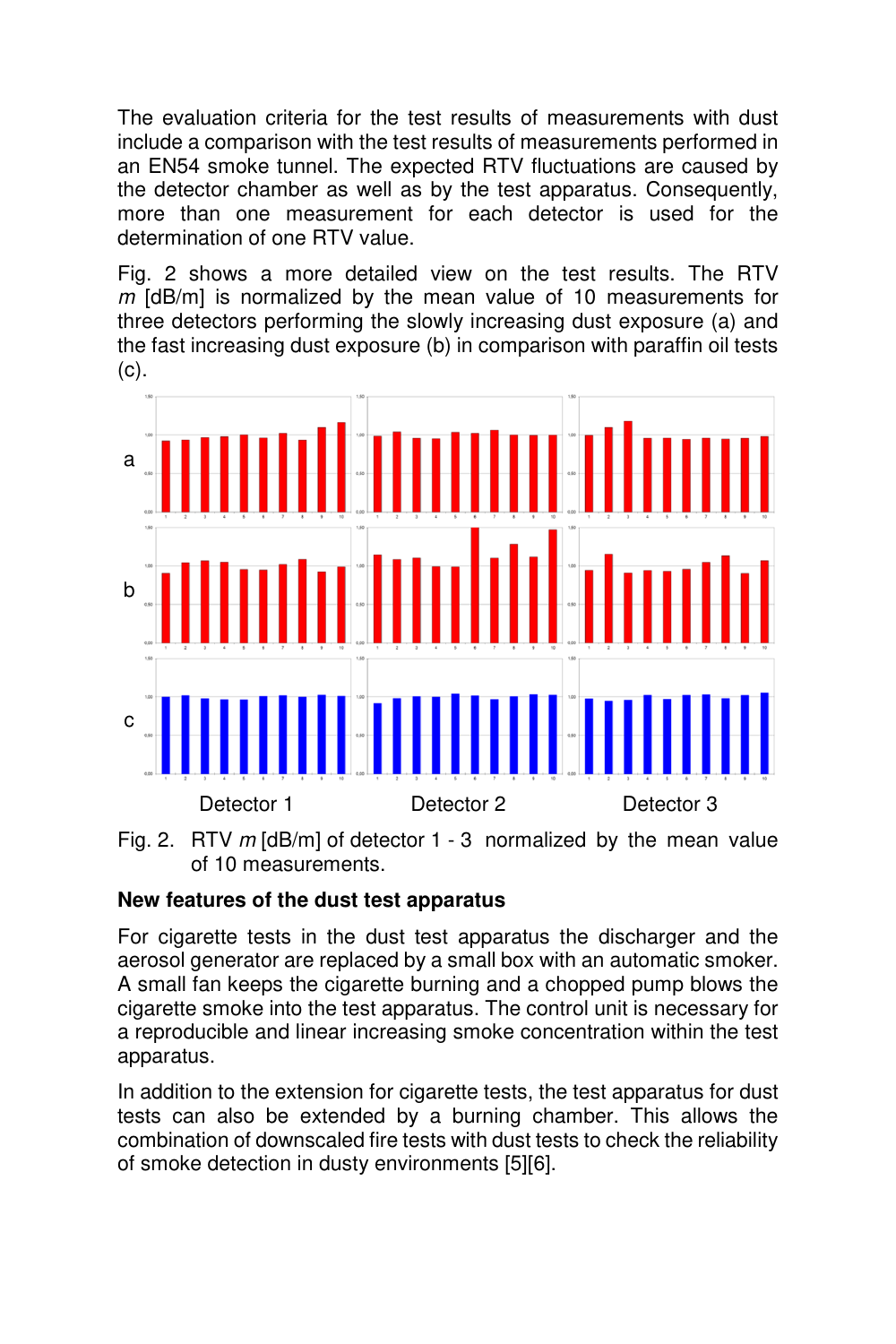

Fig. 3. Test equipment for cigarette tests.

## **Test apparatus for water fog tests**

The new duct type test device for water fog tests is shown in Fig. 4. The dimensions of the duct are similar to the test duct for dust tests. Fig. 5 shows the principle with all important parts. A high-end airbrush (controlled by a servo motor in combination with a valve) works as the aerosol generator. Due to the system's modular structure of the new design, the test apparatus can be used for water fog tests as well as for dust tests. This is an enormous advantage compared to the old design described in [7]. A fast and simple replacement of the components is easy to perform. The discharger has to be replaced by the airbrush and the air stream laminarisation unit has to be added.

The aerosol generation works with demineralized water but without heating up the air inside the duct and the device under test [7]. Therefore the detectors response to the aerosol can be addressed independently from the condensation effect on the optics.



Fig. 4. Duct type test apparatus for water fog tests.

In high humidity environments evaporation and saturation processes play an important role for the life time of water droplets and are mainly determined by temperature and relative humidity [3][7]. The life time of droplets increases at higher humidity and temperature values and thus has a strong influence on the control. This climatic control is implemented and providing constant start conditions for each test, e.g. a relative humidity about 80 % to 90 %. The tests are performed with a reproducible, linear increase of the water fog concentration of about 0.5 dB m $^{-1}$  min $^{-1}$ .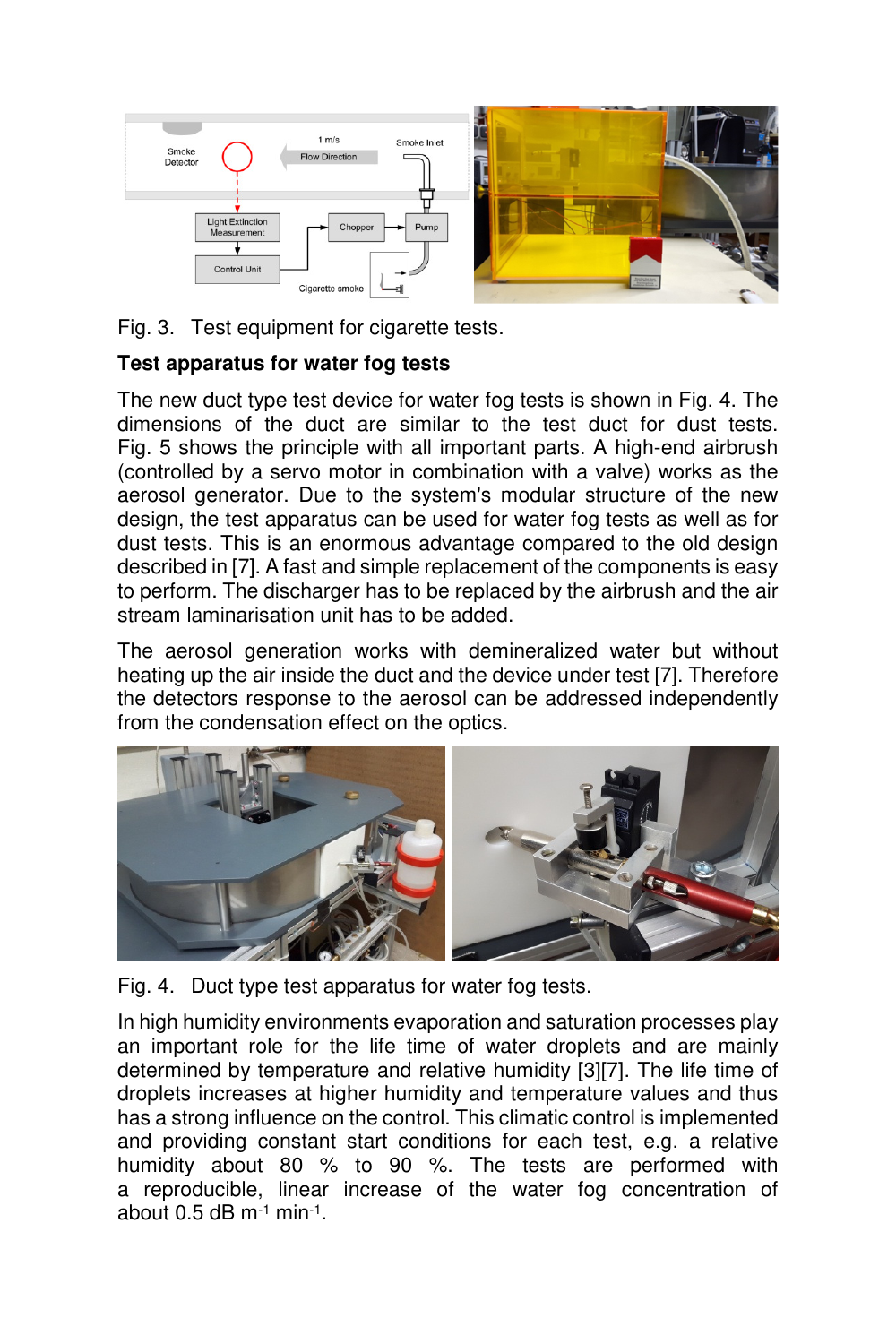

Fig. 5. Duct type test apparatus for water fog tests.

Fig. 6 shows the RTV  $m$  [dB/m] normalized to the mean value of 10 measurements for three detectors performing water fog tests (a) in comparison with paraffin oil tests (b).



Fig. 6. RTV (Response Threshold Value) m [dB/m] of detector 1 - 3 normalized to the mean value of 10 measurements.

## **Evaluation of the test results (dust and water fog)**

To get an impression about the behaviour of smoke alarms in dusty and foggy environments as well as the repeatability of the test procedure, all 40 optical smoke detectors were tested 10 times. Table 2 shows the test results with dust and water fog in comparison with paraffin oil tests for 3 smoke detectors.

In order to keep the number of tests as low as possible it needs a method to estimate the minimal number of test-repetitions for a representative result. A single measurement is insufficient due to expected fluctuations of the RTV.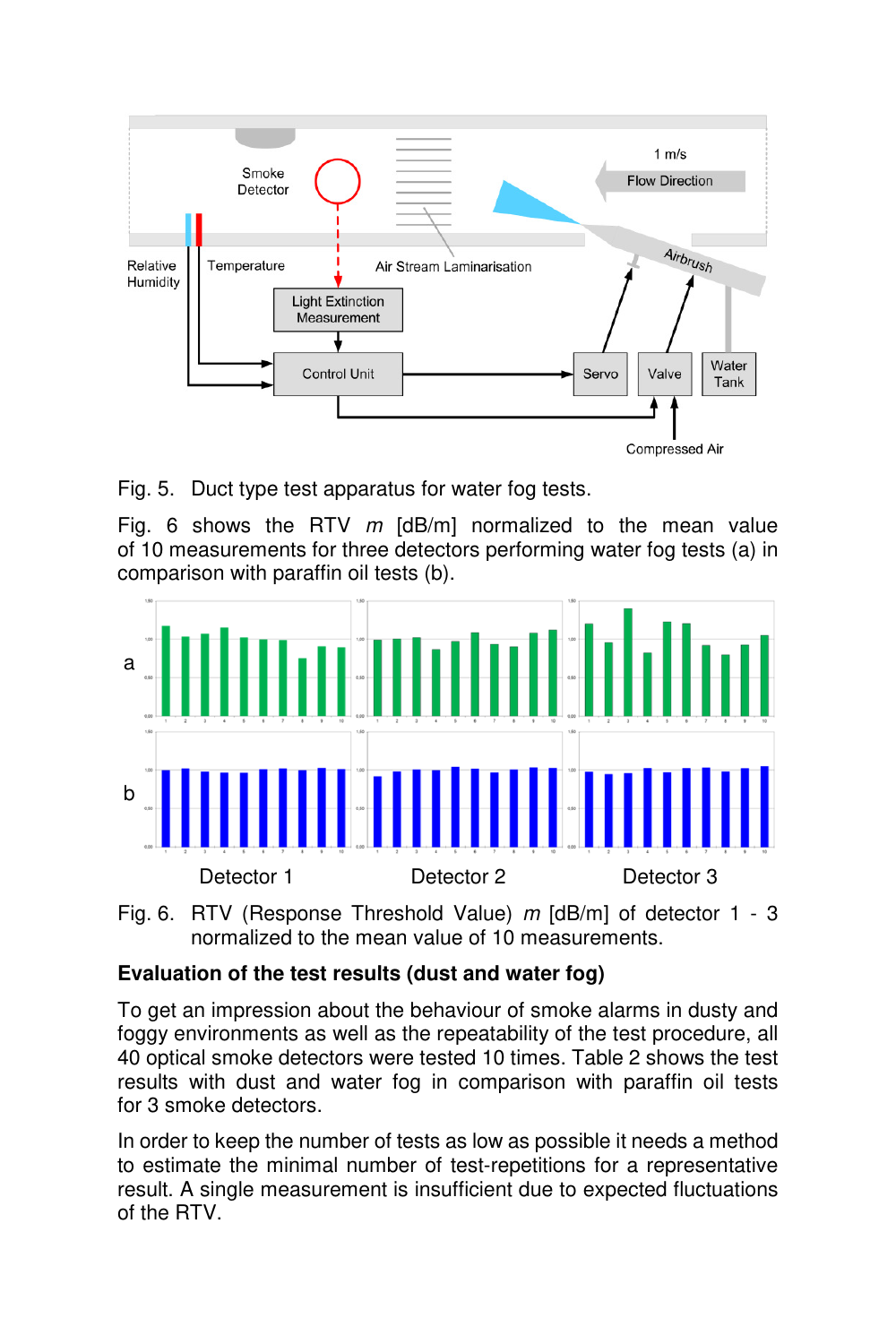Here a rule was worked out, that the changes of the resulting median value of three consecutive RTV measurements should be lower than 5 % (see Eq.1 and Eq.2). To keep the impact of possible measuring errors and outliers as low as possible the RTV-median value was used for calculation. The evaluation of the performed measurements is currently done offline.

$$
\frac{|(m_{\text{med,(n-2)} - m_{\text{med,(n-1)}})}|}{m_{\text{med,(n-1)}}} < 0.05
$$
\n(Eq.1)\n
$$
\frac{|(m_{\text{med,(n-1)} - m_{\text{med,n}})}|}{m_{\text{med,n}}} < 0.05
$$
\n(Eq.2)

| Table 2. Comparison of the RTV $m$ [dB/m] of detector 1 - 3 for up to |  |
|-----------------------------------------------------------------------|--|
| 10 consecutive measurements.                                          |  |

| Detector 1   |       |                |       |                |       |       |                |       |       |       |
|--------------|-------|----------------|-------|----------------|-------|-------|----------------|-------|-------|-------|
| Measurement  | 1     | $\overline{2}$ | 3     | 4              | 5     | 6     | 7              | 8     | 9     | 10    |
| Paraffin oil | 0,153 | 0,156          | 0,150 | 0,148          | 0,148 | 0,154 | 0,156          | 0,153 | 0,157 | 0,155 |
| Dust ramp 1  | 0.101 | 0,102          | 0,106 | 0,107          | 0,110 | 0,106 | 0,112          | 0,102 | 0,120 | 0,127 |
| Dust ramp 2  | 0,203 | 0,234          | 0,239 | 0,235          | 0,214 | 0,213 | 0,228          | 0,243 | 0,207 | 0,222 |
| Water fog    | 0,884 | 0,779          | 0,808 | 0,866          | 0,772 | 0,749 | 0,743          | 0,565 | 0,685 | 0,674 |
| Detector 2   |       |                |       |                |       |       |                |       |       |       |
| Measurement  | 1     | 2              | 3     | $\overline{4}$ | 5     | 6     | $\overline{7}$ | 8     | 9     | 10    |
| Paraffin oil | 0,165 | 0,176          | 0,181 | 0,179          | 0,188 | 0,182 | 0,174          | 0,180 | 0,186 | 0,184 |
| Dust ramp 1  | 0,124 | 0,130          | 0,121 | 0,120          | 0,130 | 0,129 | 0.133          | 0,126 | 0,125 | 0.125 |
| Dust ramp 2  | 0,240 | 0,228          | 0,232 | 0.209          | 0,208 | 0,356 | 0,232          | 0,270 | 0,235 | 0,310 |
| Water fog    | 1,699 | 1,724          | 1,761 | 1,487          | 1,671 | 1,869 | 1,604          | 1,557 | 1,859 | 1,926 |
| Detector 3   |       |                |       |                |       |       |                |       |       |       |
| Measurement  | 1     | $\overline{c}$ | 3     | $\overline{4}$ | 5     | 6     | $\overline{7}$ | 8     | 9     | 10    |
| Paraffin oil | 0,166 | 0,161          | 0,162 | 0,174          | 0,165 | 0,174 | 0,175          | 0,167 | 0,173 | 0,179 |
| Dust ramp 1  | 0,120 | 0,133          | 0,143 | 0,116          | 0,116 | 0,114 | 0,117          | 0,115 | 0,116 | 0,119 |
| Dust ramp 2  | 0,257 | 0,313          | 0,246 | 0,256          | 0,252 | 0,259 | 0,284          | 0,307 | 0,244 | 0,290 |
| Water fog    | 1,929 | 1,540          | 2,246 | 1,323          | 1,968 | 1,937 | 1,477          | 1,283 | 1,486 | 1,686 |

As an example, the number of necessary measurements for dust and water fog for the evaluation of the RTV of 3 smoke detectors is shown in Table 3. The evaluation of all performed EN54 paraffin oil tests shows that the calculated median RTV value of the tested smoke detectors  $is + 5$ % of the overall median value after 3 measurements.

The calculated median RTV value of smoke detectors 1 and 2 is  $\pm$  7 % of the overall median value after 3 measurements. In most cases 3 measurements are enough to fulfil the termination condition. Smoke detector 3 is an exception. 5 measurements are necessary for dust ramp 2 and 7 measurements for the water fog test to fulfil the termination condition.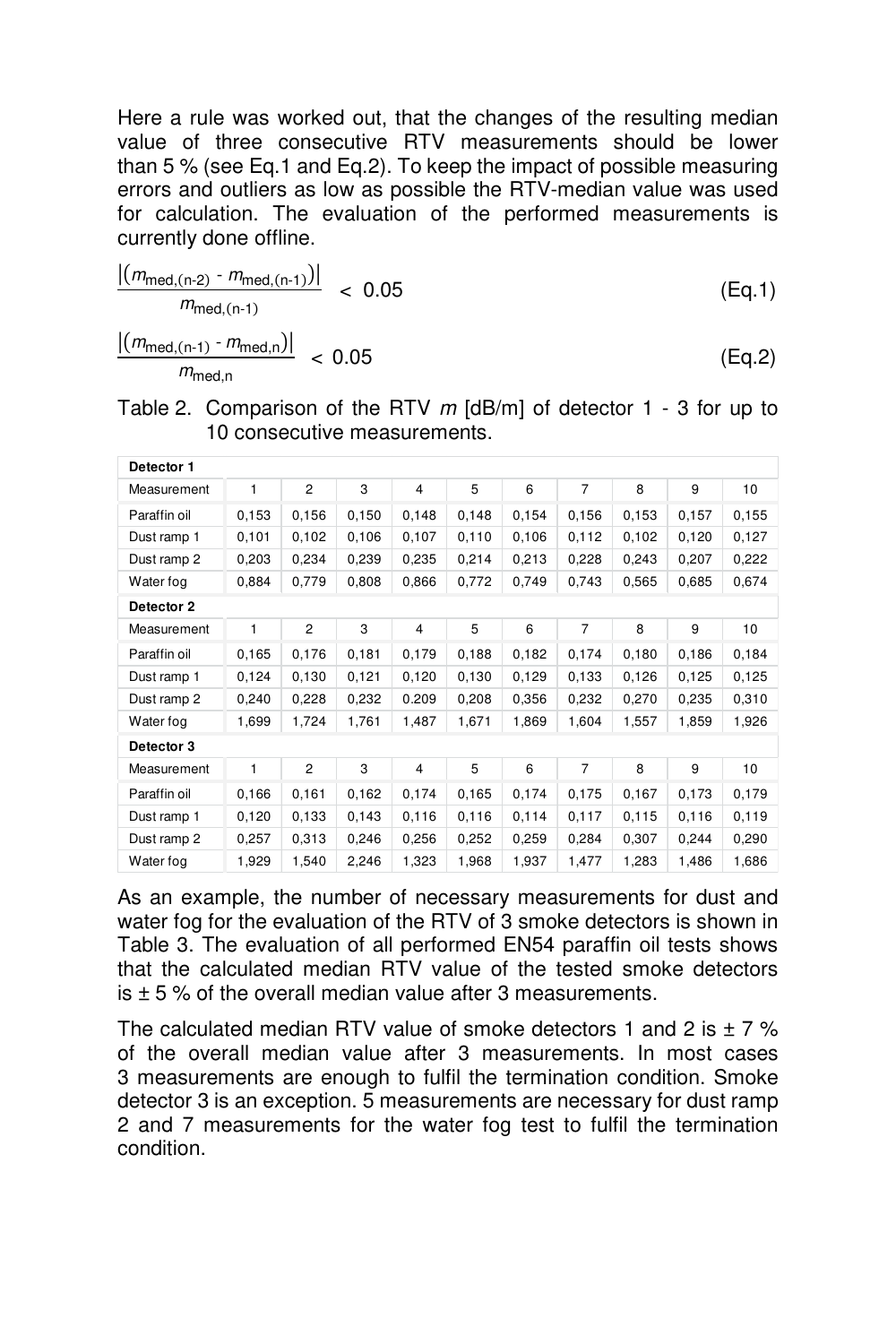|              | Number of tests<br>until the termination<br>condition occurs | Calculated mean<br>value [dB/m] | Total number of<br>performed<br>measurements | Mean value of all<br>measurements [dB/m] |  |  |  |
|--------------|--------------------------------------------------------------|---------------------------------|----------------------------------------------|------------------------------------------|--|--|--|
| Detector 1   |                                                              |                                 |                                              |                                          |  |  |  |
| Paraffin oil | 3                                                            | 0,153                           | 10                                           | 0,155                                    |  |  |  |
| Dust ramp 1  | 3                                                            | 0,105                           | 10                                           | 0,105                                    |  |  |  |
| Dust ramp 2  | 3                                                            | 0,193                           | 10                                           | 0,204                                    |  |  |  |
| Water fog    | 3                                                            | 0,832                           | 10                                           | 0,782                                    |  |  |  |
| Detector 2   |                                                              |                                 |                                              |                                          |  |  |  |
| Paraffin oil | 3                                                            | 0,176                           | 10                                           | 0,181                                    |  |  |  |
| Dust ramp 1  | 3                                                            | 0,121                           | 10                                           | 0,124                                    |  |  |  |
| Dust ramp 2  | 3                                                            | 0,211                           | 10                                           | 0,226                                    |  |  |  |
| Water fog    | 3                                                            | 1,799                           | 10                                           | 1,779                                    |  |  |  |
| Detector 3   |                                                              |                                 |                                              |                                          |  |  |  |
| Paraffin oil | 3                                                            | 0,166                           | 10                                           | 0.171                                    |  |  |  |
| Dust ramp 1  | 3                                                            | 0,131                           | 10                                           | 0.117                                    |  |  |  |
| Dust ramp 2  | 5                                                            | 0,242                           | 10                                           | 0,248                                    |  |  |  |
| Water fog    | $\overline{7}$                                               | 1,978                           | 10                                           | 1,686                                    |  |  |  |

Table 3. Number of necessary measurements for dust, water fog, and paraffin oil tests for the evaluation of the RTV.

## **Test apparatus for spray tests**

In some applications, sprays (e.g. insecticide and deodorant in aviation) may cause false alarms in addition to dust and water fog as nuisance aerosol. In order to solve this problem a special spray tunnel was developed as well as a test procedure for both aerosols. The test apparatus is an open duct with a length of about 0.9 m and a width at the widest point (cross-section) of 42 cm x 42 cm. The shape of the test apparatus for spray tests has been adapted to the spraying angle of different sprays. Fig. 7 and Fig. 8 show the test apparatus for water fog tests.



Fig. 7. Test apparatus for spray tests.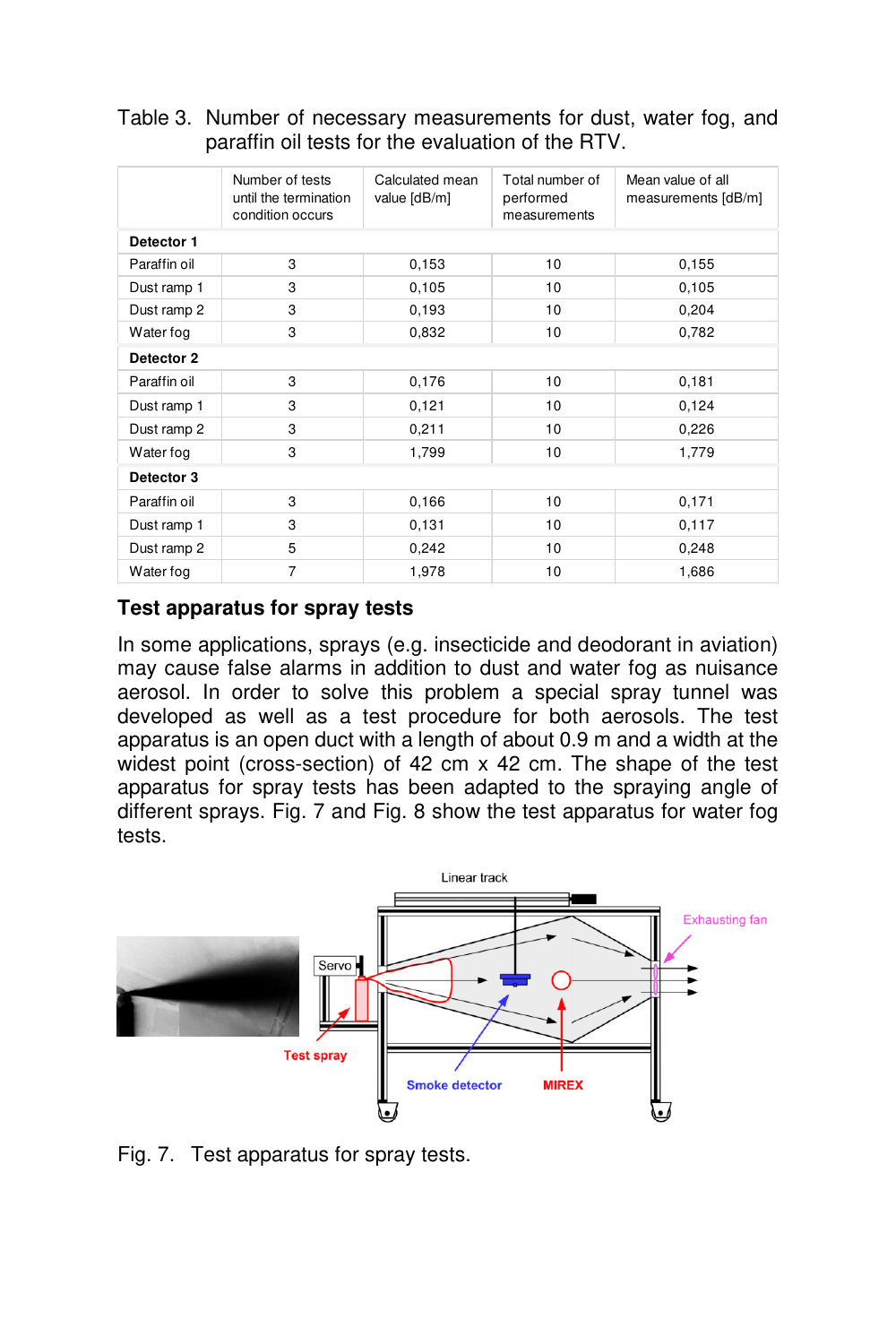The spray interval / pause time is controlled by a servo and LabView and can be adapted to reach the required mean reference light obscuration. Fig. 9 shows the time response of two spray test as an example of the aerosol concentration  $m$  [dB/m] in the measuring zone measured by the MIREX smoke measuring device.





Fig. 8**.** Test apparatus for spray tests.

Fig. 9. Time response of two spray tests.

## **Conclusion**

The department of Communication Systems of the University Duisburg-Essen has developed three new test devices for nuisance tests. The test devices for dust and water fog tests allow reproducible measurements with a linear increase of the dust resp. water fog concentration. It is possible to extend the dust test apparatus for cigarette smoke tests as well as for the combination of smoke and dust.